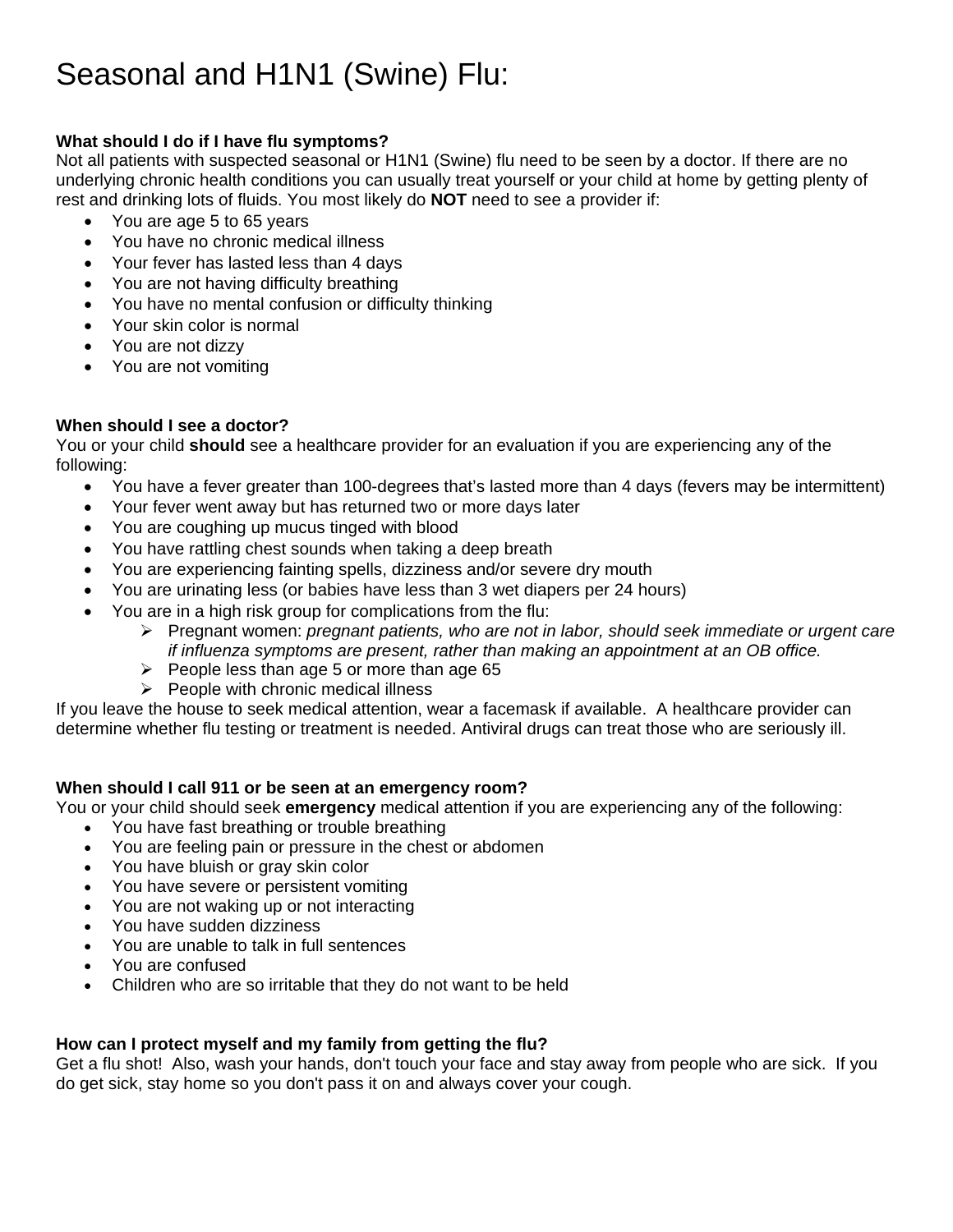## **Should I get a seasonal flu shot, an H1N1 (Swine) Flu shot or both?**

The Centers for Disease Control and Prevention (CDC) makes recommendations about who should get which shot. There are different target groups for Seasonal flu shots and Swine Flu shots. Seasonal flu and novel H1N1 vaccines may be administered on the same day if you fall into both categories (as long as neither are FluMist – see below). The H1N1 vaccine is not intended to replace the seasonal flu vaccine. It is intended to be used alongside seasonal flu vaccine. The target groups for each are as follows:

## **Seasonal Flu Shot**

- Children aged 6 months to 18 years
- Pregnant women
- People 50 and older
- People with chronic medical conditions
- People who live in nursing homes
- People who live with or care for those at high risk for complications from flu
- Healthcare and emergency services personnel
- People who want to reduce their chances of getting the flu

# **Swine Flu (H1N1) Flu Shot**

- Pregnant women
- People who have contact with children under 6 months old
- People 6 months to 24 years old
- People 25 to 64 years old with chronic health conditions
- Healthcare and emergency services personnel
- School teachers

**FluMist** vaccine (not a shot) will be available for both seasonal and H1N1 flu prevention. FluMist is an intranasal vaccine only approved for use in individuals 2-49 years of age. FluMist for seasonal flu and H1N1 **may not** be administered on the same day, since they are a live vaccine. FluMist is not intended for pregnant women or patients who have a history of airways disease including asthma, COPD and cystic fibrosis. FluMist is Thimerosol free.

#### **Can a pregnant woman receive the nasal spray vaccine (FluMist)? What about people with close contact to a pregnant woman?**

Pregnant women should *not* receive the live nasal spray influenza vaccine. But family and household members and other close contacts of pregnant women (including healthcare personnel) who are age 2 through 49 years old, healthy, and not pregnant, *may* receive live nasal spray vaccine.

#### **How many shots are required?**

A seasonal flu shot won't protect you from the H1N1 flu, and an H1N1 shot won't protect you from the seasonal flu. Children younger than 10 years of age will need four shots ‐ two seasonal flu shots and two H1N1 flu shots. Older children and adults will need just two shots ‐one for seasonal flu and one for H1N1 flu.

For protection against seasonal flu:

- People age 10 years and older will need one dose
- Children age 9 and under will need two doses separated by at least 21 days

#### For Protection against H1N1 flu:

- People age 10 years and older will need one dose of H1N1 vaccine
- Children age 9 and under will need two doses of H1N1 vaccine separated by at least 21 days